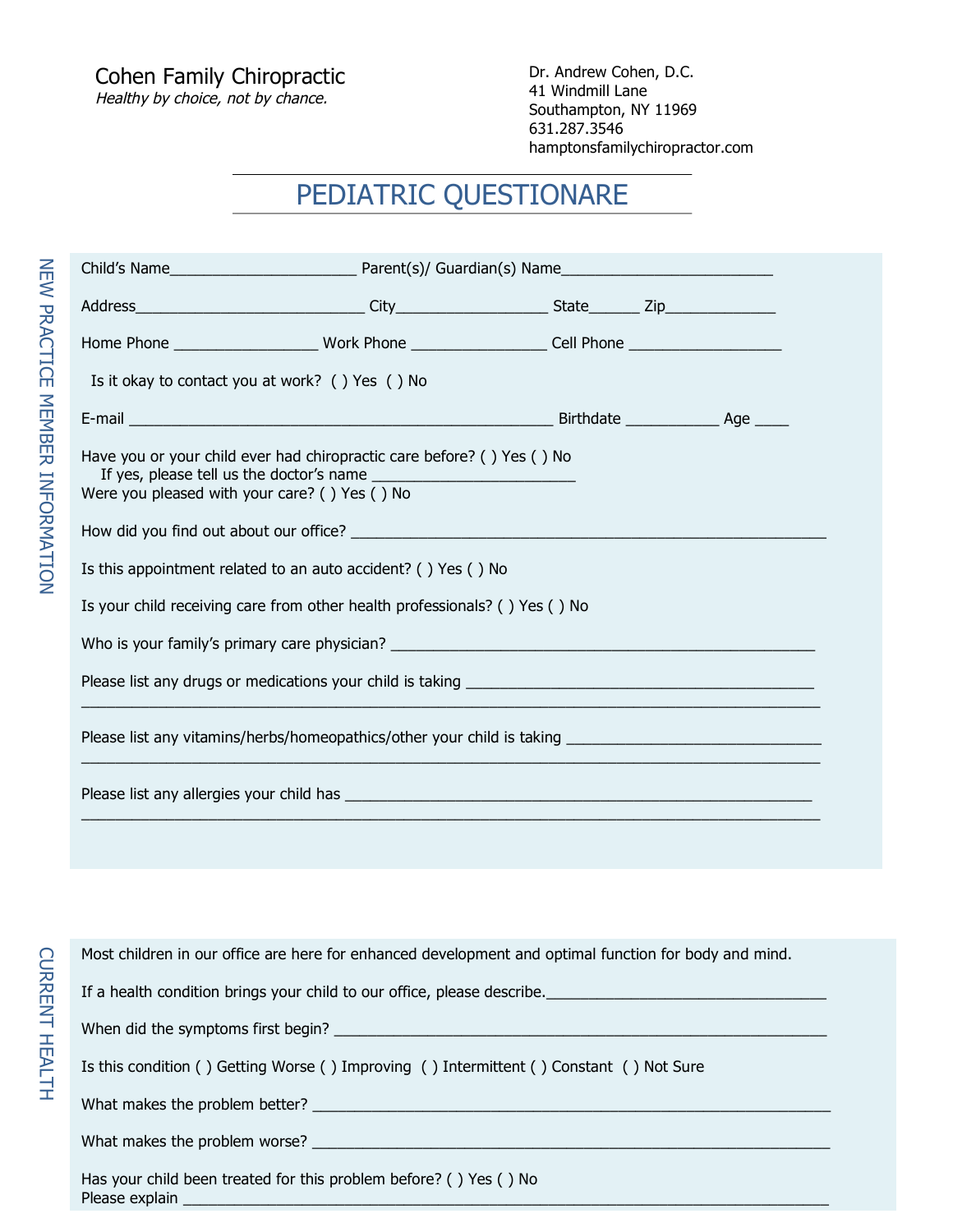Does your child eat well? ( ) Yes ( ) No Does your child have regular bowel/bladder movements? ( ) Yes ( ) No

Has your child ever been checked for vertebral subluxations? ( ) Yes ( ) No ( ) Don't Know

| Child's birth was () At home () At a birthing center () At a hospital                                                                                                                                                                                                |  |  |  |  |  |  |
|----------------------------------------------------------------------------------------------------------------------------------------------------------------------------------------------------------------------------------------------------------------------|--|--|--|--|--|--|
|                                                                                                                                                                                                                                                                      |  |  |  |  |  |  |
| Child's birth was () Natural vaginal (no medications/interventions)<br>() Vaginal with interventions<br>() Induction () Pain medication () Epidural () Episiotomy () Vacuum extraction () Forceps<br>$( )$ Other and $( )$<br>() C-section () Scheduled () Emergency |  |  |  |  |  |  |
|                                                                                                                                                                                                                                                                      |  |  |  |  |  |  |
| Child's birth weight _________ Child's birth height _________ Current weight ________ Current height ________                                                                                                                                                        |  |  |  |  |  |  |
| APGAR score at birth ___________ APGAR score after 5 minutes ___________                                                                                                                                                                                             |  |  |  |  |  |  |
| Was your child alert and responsive within 12 hours of delivery? () Yes () No                                                                                                                                                                                        |  |  |  |  |  |  |
| At what age did the child:<br>Patient/Hospitalization/ Surgical (please list below all surgeries and hospitalizations, including the year)                                                                                                                           |  |  |  |  |  |  |
| Please list any major injuries, accidents, falls, and/or fractures your child has sustained in his/her lifetime, including                                                                                                                                           |  |  |  |  |  |  |
| Is/was your child breastfed? () Yes () No If yes, how long? _______________                                                                                                                                                                                          |  |  |  |  |  |  |
| Formula introduced at age _______ What type? ___________________________________                                                                                                                                                                                     |  |  |  |  |  |  |
| Introduction of cow's milk at age _________ Began solid foods at age ______                                                                                                                                                                                          |  |  |  |  |  |  |
|                                                                                                                                                                                                                                                                      |  |  |  |  |  |  |
| Did mother smoke during pregnancy? () Yes () No<br>Did mother drink alcohol during pregnancy? () Yes () No<br>Any illness of mother during pregnancy? () Yes () No                                                                                                   |  |  |  |  |  |  |
| List any drugs/medications (including over the counter) taken during pregnancy ______________________________                                                                                                                                                        |  |  |  |  |  |  |
|                                                                                                                                                                                                                                                                      |  |  |  |  |  |  |
| Any exposures to ultrasound? () Yes () No If so, how many and what was the medical reason?                                                                                                                                                                           |  |  |  |  |  |  |
| Any pets at home? () Yes () No Any smokers at home? () Yes () No                                                                                                                                                                                                     |  |  |  |  |  |  |